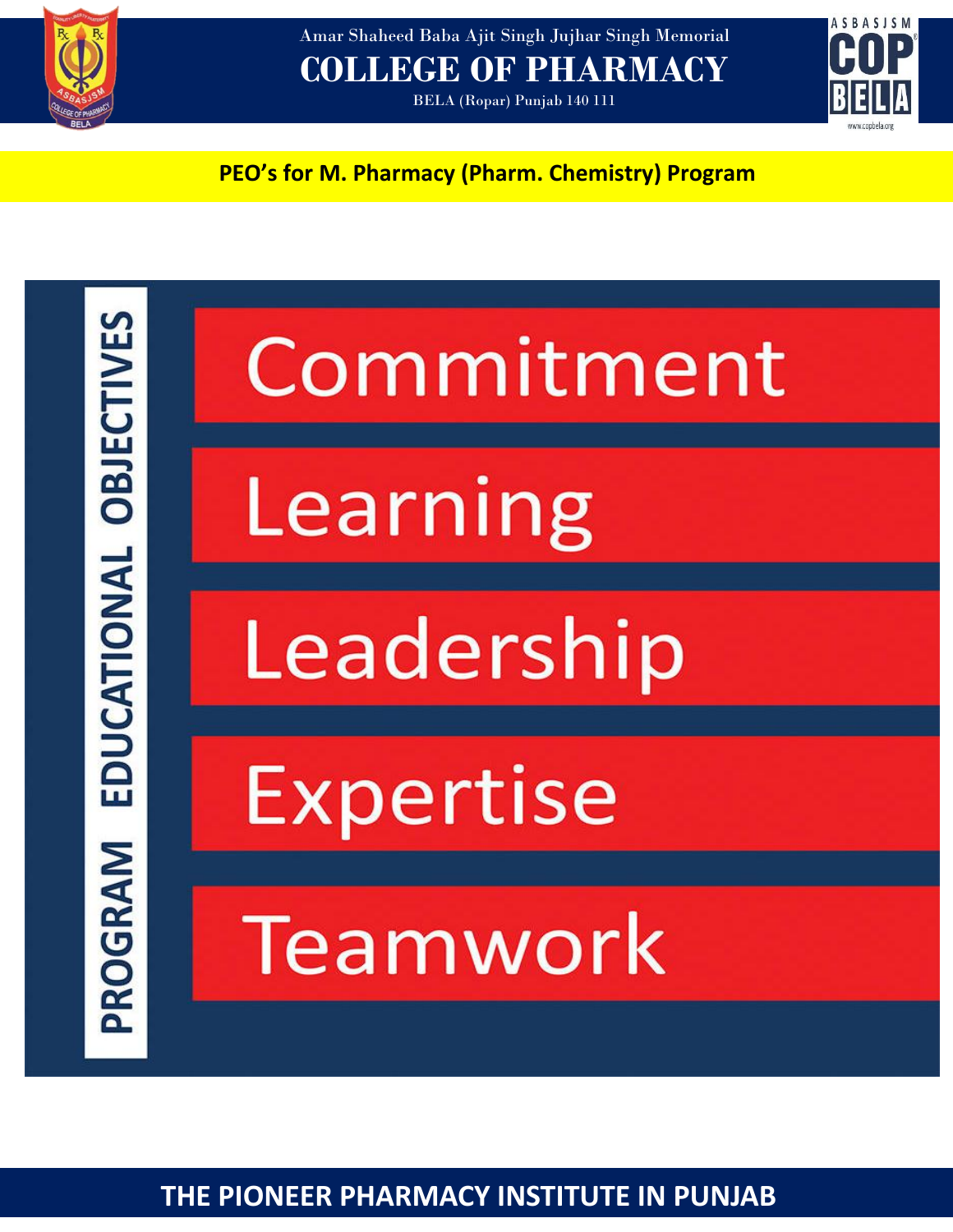

BELA (Ropar) Punjab 140 111



### **Program Outcomes for M. Pharmacy (Pharm. Chemistry) Program**

- **PO.3.1** Postgraduates will acquire adequate scientific information regarding basic principles of Pharmaceutical and Medicinal chemistry, Pharmaceutics including Cosmetology, Pharmacology and Pharmacognosy. They will also have hands on training of practical aspects of Synthesis of APIs and its intermediates along with Formulation and Development, Analysis and Quality assurance of various pharmaceutical dosage forms including those of herbal origin as per standards of official books, WHO, and other regulatory agencies.
- **PO.3.2** Postgraduates will develop an ability to plan, visualize and work on multidisciplinary tasks. They will be able to demonstrate necessary skills (eg. working independently, time management and organizational skills).They will demonstrate an adaptable, flexible and effective approach towards organizational development.
- **PO.3.3** Postgraduates will be able to think logically and solve the problems, will develop an ability to conduct, analyze and interpret data of pharmaceutical experiments in various departments (Eg: Drug discovery, Formulation & Development, Production, Quality control & Quality assurance etc) as per the needs of pharmaceutical industries.
- **PO.3.4** Postgraduates will master the key concepts in the discipline of their interest in pharmaceutical sciences. They will demonstrate these skills to use modern pharmaceutical tools, software, and equipments to analyze & solve problems.
- **PO.3.5** Postgraduates will develop leadership and interpersonal skills such as influencing others, negotiating and working with others, conflict management and leading others through the problem-solving process. They will be able to lead and function both individually and as a member of a team.
- **PO.3.6** Postgraduates will apply theoretical and practical skills developed through classroom, laboratories and team project experiences and thus will develop confidence and will be able to i) do specialized research in the core and applied areas of pharmaceutical sciences. ii) manufacture, analyse and assure the drug based formulations. iii) promote and market the pharmaceuticals and iv) train the budding pharmacist to become selfreliant pharmacist and a health care professional.

# **THE PIONEER PHARMACY INSTITUTE IN PUNJAB**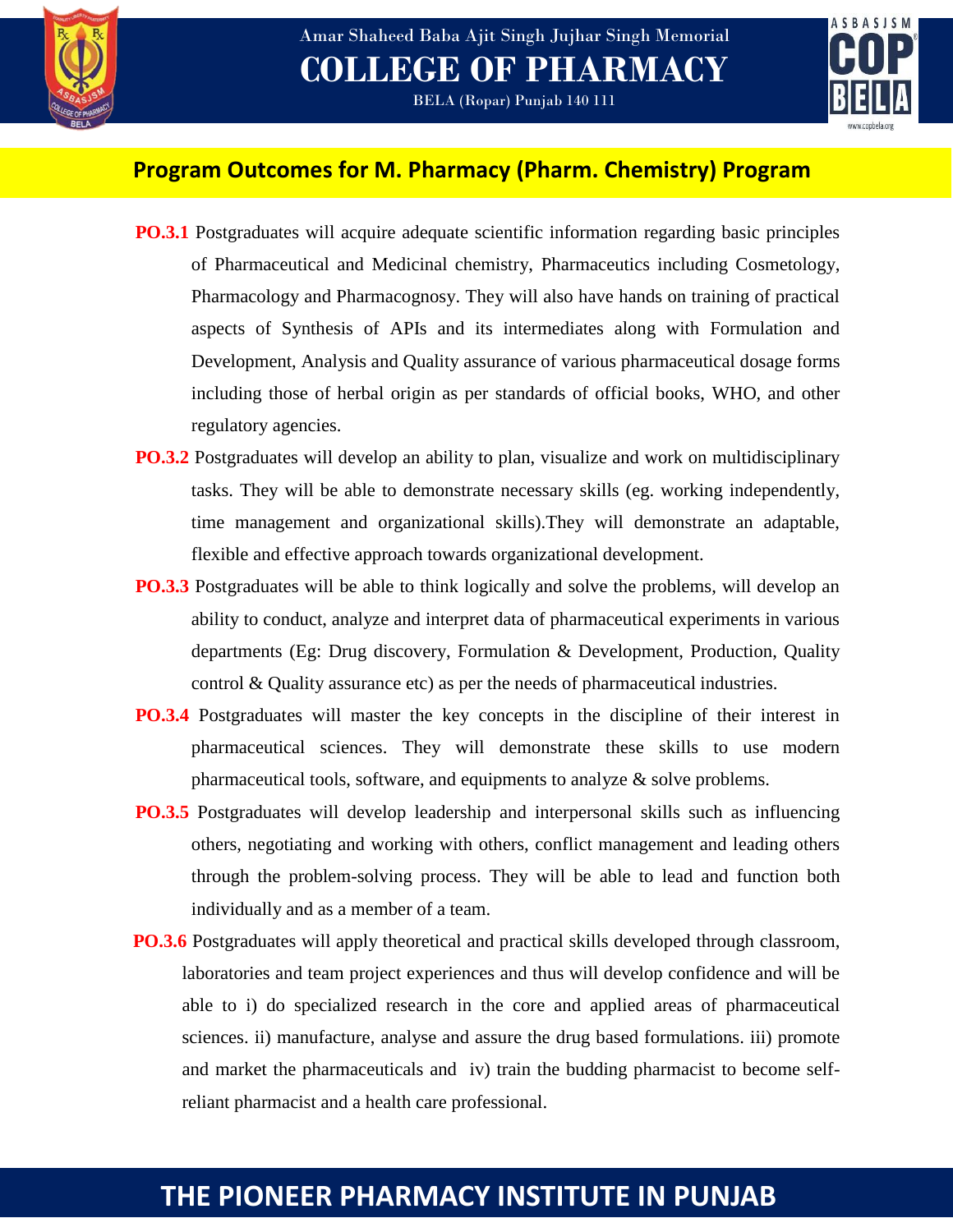



- BELA (Ropar) Punjab 140 111
- **PO.3.7** Postgraduates will demonstrate knowledge of professional and ethical responsibilities as per pharmaceutical jurisprudence. The graduates will swear by a code of ethics of Pharmacy Council of India in relation to community and shall act as integral part of a health care system. They will demonstrate honesty, integrity, ethical understanding, and respect for others and will carry out their professional responsibilities by adhering to high ethical standards.
- **PO.3.8** Postgraduates will acquire excellent interpersonal oral communication and writing skills. They will be able to demonstrate knowledge and proficiency with current audio-visual presentation technologies and develop an ability to communicate scientific knowledge in non-expert/lay term by adopting various modes of scientific communications (e.g., abstract, manuscripts, project reports, oral and poster presentations etc). This will allow effective exchange of professional information.
- **PO.3.9** Postgraduates will demonstrate the impact of pharmacy knowledge on the society and also will be aware of modern issues. They will create awareness of healthcare issues through interactions with others and will gain a sense of self-respect towards community and citizenship.
- **PO.3.10** Postgraduates will be able to demonstrate a high-level of understanding of the key stages in drug discovery, development, and commercialization. This will lead to the manufacturing of drugs and pharmaceuticals considering its impact on the environment and surrounding.
- **PO.3.11** Postgraduates will be able to demonstrate knowledge and skills in all disciplines of Pharmaceutical sciences and develop a sound pharmaceutical care plan to manage medication-related problems. They will retrieve, evaluate, and apply current drug information in the delivery of pharmaceutical care and assure safe and accurate preparation and dispensing of medications.

# **THE PIONEER PHARMACY INSTITUTE IN PUNJAB**